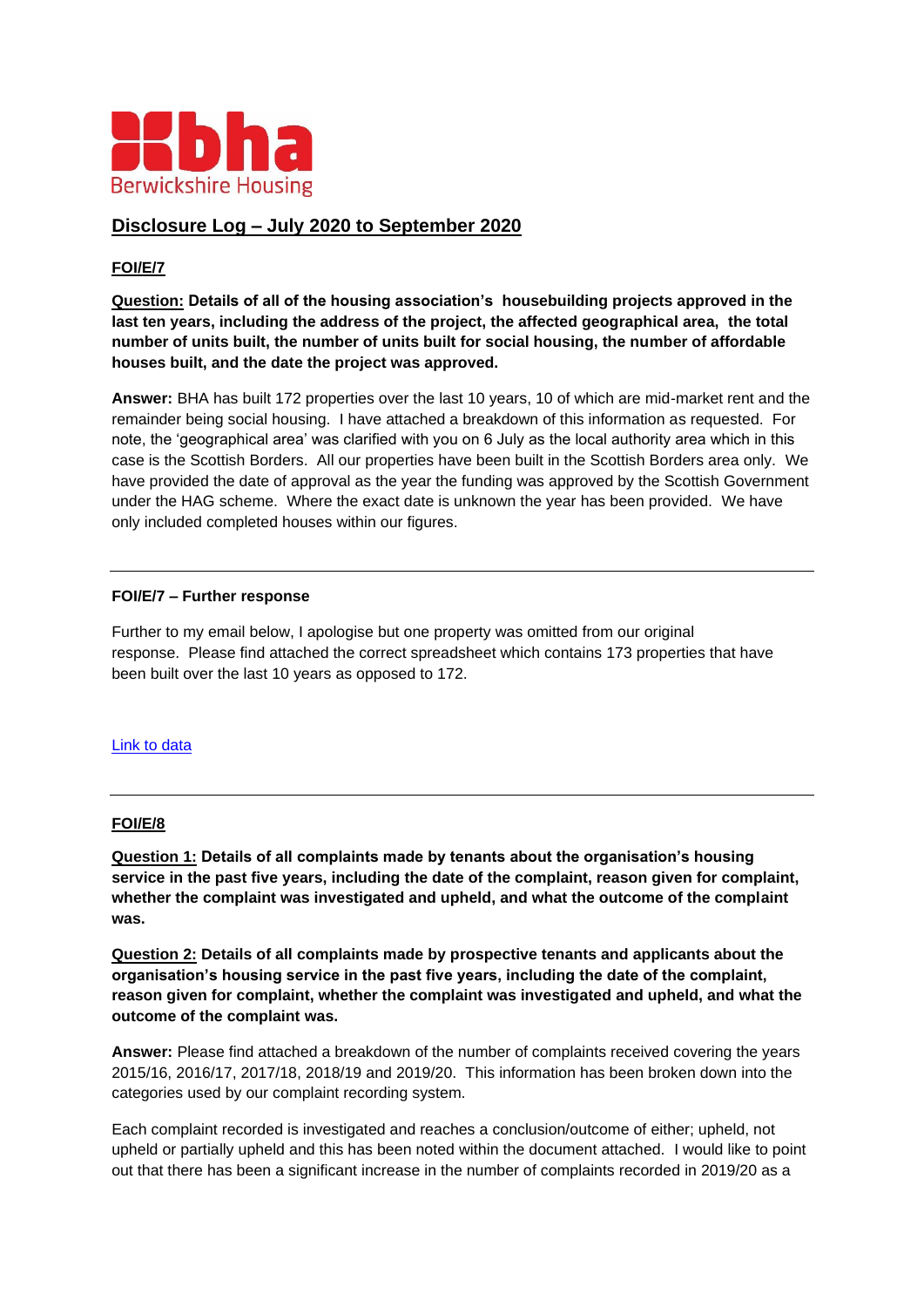result of a change in our complaint handling procedure to which the definition of a complaint has been amended and therefore resulted in an increase in numbers.

We are unable to provide you with the exact date and specific details of each complaint as to do so could potentially identify the individuals involved and therefore section 38 of the Freedom of Information (Scotland) Act 2002; *personal information* would apply. With regards to the second part of your request, the category relating to prospective tenants and applicants would be "offer/sign up".

[Link to data](https://www.berwickshirehousing.org.uk/wp-content/uploads/2021/09/FOI-E-8.pdf)

#### **FOI/E/9**

Thank you for your request for information received on 6 July 2020, where you asked for information relating to housing waiting times. I have attached a copy of your request for reference.

Your request has been processed and considered under the terms of the Freedom of Information (Scotland) Act 2002*.* Unfortunately, I am unable to assist as much as I would like. BHA do not record this information, we operate a choice based lettings system and therefore do not hold a waiting list. We hold a register of people who wish to apply for housing but the onus is on them to apply for properties they are interested in and wish to be considered for. As that is the case, section 17 of the Freedom of Information (Scotland) Act 2002; *information not held* applies.

#### **FOI/E/10**

Thank you for your request for information received 6 July 2020, where you asked for information relating to housing waiting times. I have attached a copy of your request for reference.

Your request has been processed and considered under the terms of the Freedom of Information (Scotland) Act 2002*.* Unfortunately, I am unable to assist as much as I would like. BHA do not record this information, we operate a choice based lettings system and therefore do not hold a waiting list. We hold a register of people who wish to apply for housing but the onus is on them to apply for properties they are interested in and wish to be considered for.

We are unable to work out a time as it is entirely dependent on who applies for which property. Some people apply for a property and never apply again or they don't apply for the same type of property next door to the one they applied for, for example, in a new build development some people will apply for all of the 2 bed houses advertised and some will only apply for half. As that is the case, section 17 of the Freedom of Information (Scotland) Act 2002; *information not held* applies.

#### **FOI/E/11**

**Question 1: The total number of social housing properties owned by the housing association, broken down by geographical area and bedroom number.**

**Answer:** Please find attached a copy of our Annual Return on the Charter submission for 2018/19 which provides the information you have requested within Indicator C17. To note, the 'geographical area' was clarified with you on 6 July 2020 and confirmed as Scottish Borders.

**Question 2: The total number of social housing properties built by the housing association in each of the past ten years, broken down by geographical area and bedroom number.**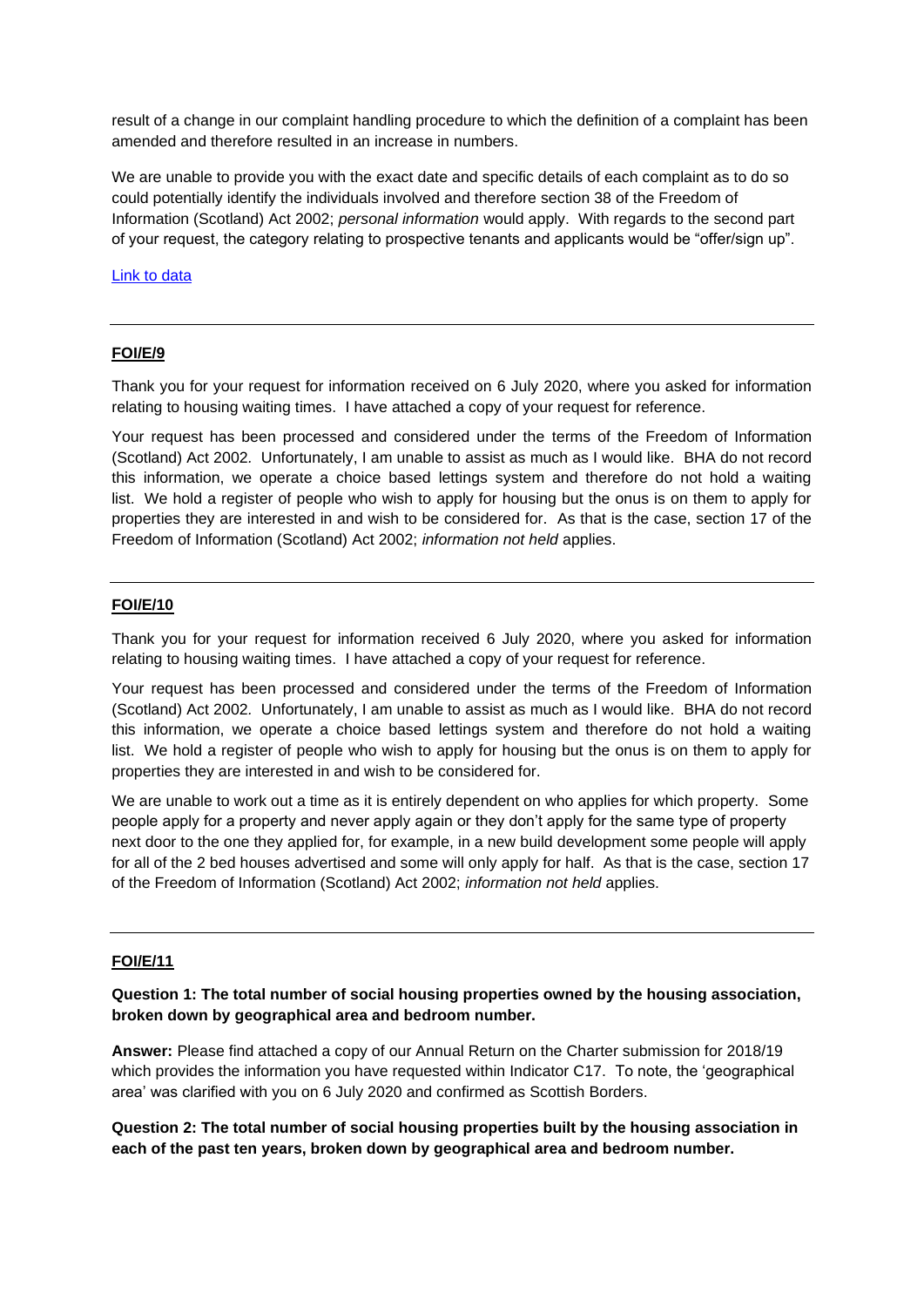**Answer:** Please find attached a spreadsheet containing the total number of social housing properties built by BHA in the last 10 years alongside the bedroom number. As above, the geographical area has been confirmed as the Scottish Borders.

[Link to data](https://www.berwickshirehousing.org.uk/wp-content/uploads/2021/09/FOI-E-11.pdf)

### **FOI/E/12**

The majority of the information you have requested is recorded against our Annual Return on the Charter which is submitted to the Scottish Housing Regulator every year. I have noted the sections within the Return where the information can be found. This information is also available via the Scottish Housing Regulators website [\(https://www.housingregulator.gov.scot/\)](https://www.housingregulator.gov.scot/)

# **Question 1: Percentage increases on rent imposed on social tenants by the housing association in each of the last ten years.**

**Answer:** Please find attached a copy of our Annual Return on the Charter submissions for the last 10 years which contains the information requested. The percentage of rent increase is recorded within Section 4 for returns 2009/10, 2010/11, 2011/12, 2012/13 and within Indicator C21 for 2013/14, 2014/15, 2015/16, 2016/17, 2017/18 and 2018/19. All of our returns are published on the website at <https://www.berwickshirehousing.org.uk/freedom-of-information/> Under **Class7: How we are performing**

### **Question 2: The total number of housing association tenants in each of the last ten years.**

Please find attached a copy of our Annual Return on the Charter submissions for the last 10 years which contains the information requested. The total number of lettable units provided within Section I for returns 2009/10 – 2012/13 and within Indicator C17 for 2013/14 – 2018/19 shows the number of tenancies at the year end.

# **Question 3: The total value of rent arrears accumulated by housing association tenants, as well as the total number of tenants who have entered rent arrears, in each of the last ten years.**

**Answer:** Please find attached a copy of our Annual Return on the Charter submissions for the last 10 years which contains the information requested. The information you have requested is recorded within Section 4 for returns 2009/10 through to 2012/13 and under Indicator 31 for the remaining reporting years; 2013/14 through to 2018/19.

### **Question 4: Details of all evictions carried out on housing association tenants in the last ten years, including the number of evictions carried out and the reasons for the evictions.**

**Answer:** BHA have carried out a total of 23 evictions within the last 10 years. The reasons for these are broken down as follows: 19 x arrears and 4 x anti-social behaviour.

Unfortunately, I am unable to break the information down into the detail you have requested. BHA covers a small rural area and having examined the data it is believed that providing a breakdown of the number of evictions per year along with the reason for the eviction could lead to the identity of the individuals involved as for some years the numbers were very low. This would therefore be a direct breach of data protection legislation and therefore section 38 of the Freedom of Information (Scotland) Act 2002; *personal information* would apply.

### **Question 5: The number of housing association tenants currently facing evictions, including all active eviction notices**